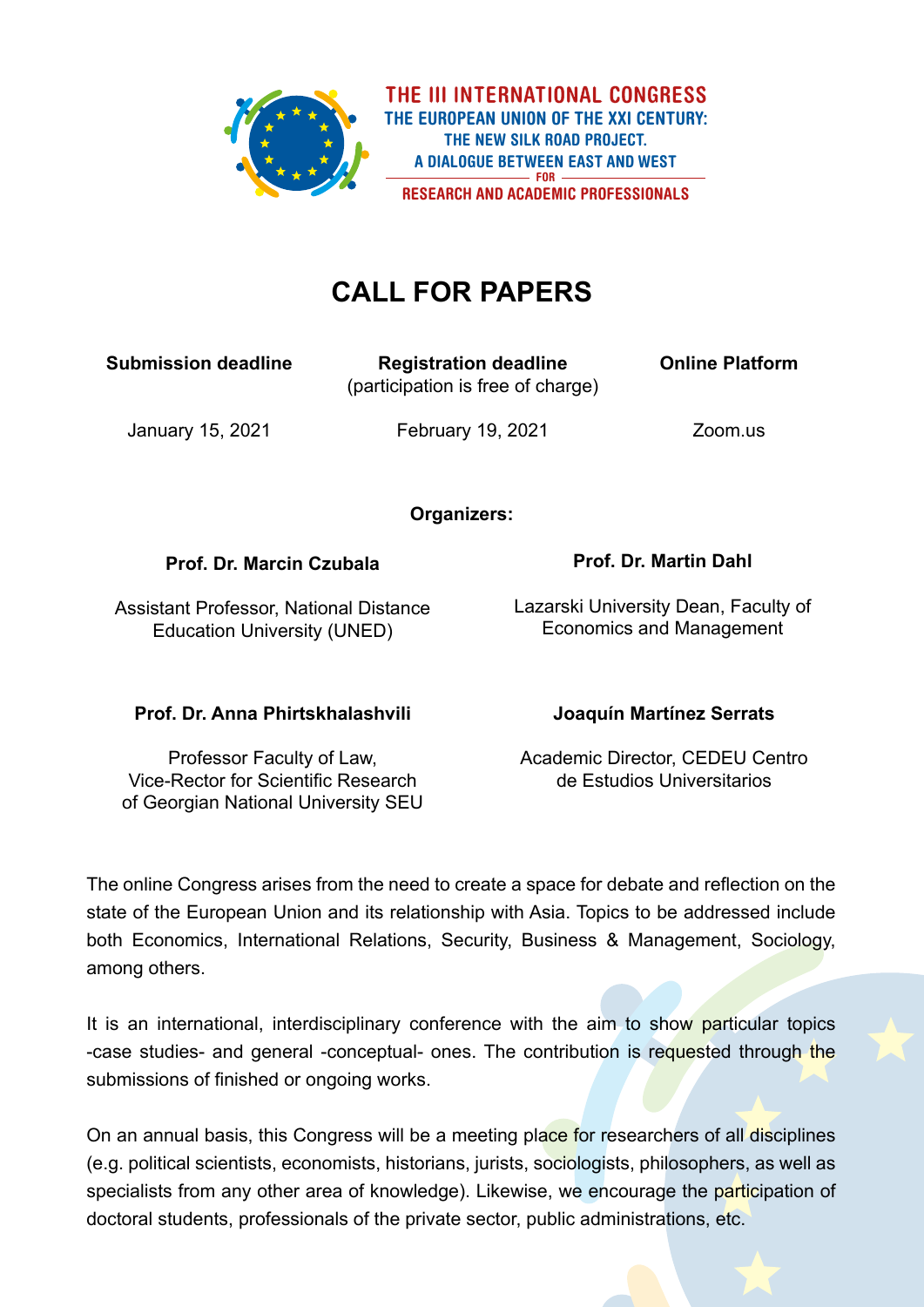

## **Call for Contribution:**

The deadline for submissions of abstracts is January 15, 2021.

Proposals should be sent online via the presentation [submission form.](https://docs.google.com/forms/d/e/1FAIpQLScoY5j6CWmplpdO2bldIi8h_bsLzR_NB2LqWl2zlP7sksPZhQ/viewform)

Abstracts must be 300 to 500 words long. The abstract should be informative and clearly state the research question, the hypotheses, the methods and a description of preliminary findings. Please do not include tables or figures in your abstract.

The submitters will be notified by January 22, 2021, whether their abstract was accepted for presentation or not.

## **Submitting a Full Paper:**

1. Full text must include abstract, keywords, introduction, methodology, result description, tables, figures and references.

2. All submitted articles should report original, previously unpublished research results, experimental or theoretical.

3. Papers will be returned if the standard of English is not considered to be good enough for publication.

4. Manuscripts should follow the style of the conference and are subject to both review and editing.

5. In case of satisfying set of criteria papers will be published either in a Journal of Georgian National University "SEU&SCIENCE" or in a journal of Faculty of Economics and Management of Lazarski University "Economic and Political Thought".

SEU&SCIENCE - [https://www.seu.edu.ge/en/1442/](https://www.seu.edu.ge/en/1442/ )  Economic and Political Thought - <https://mysl.lazarski.pl/en/about-us/>